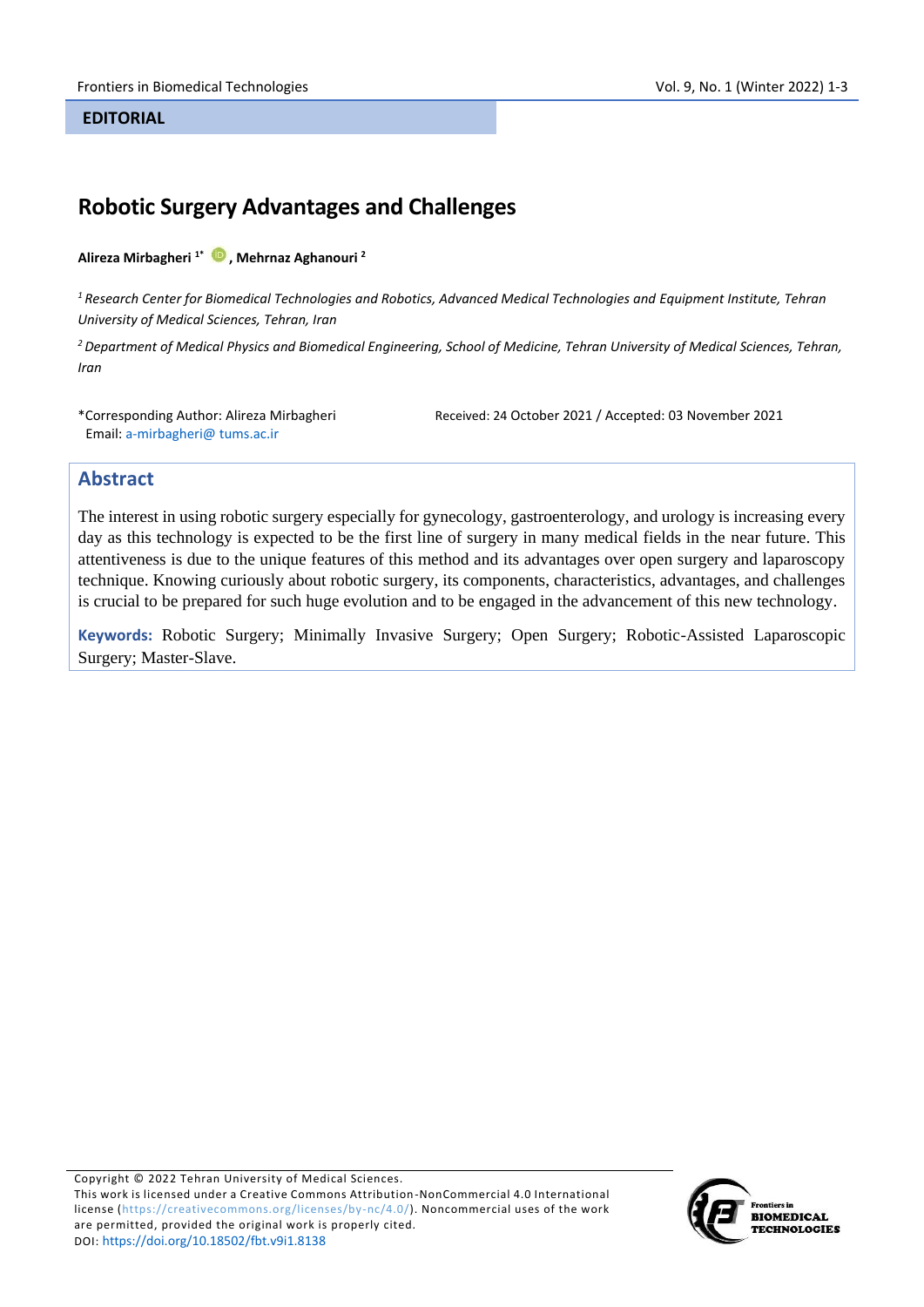Day by day advancement of technology and engineering has drastically affected the field of medicine and surgery where the Minimally Invasive Surgery (MIS) technique has replaced open surgery in many fields of surgery such as Gynecology, Gastroenterology, and Urology. Although employing MIS has obviated a bunch of open surgery difficulties and challenges by providing a shorter hospital stay, outpatient treatment, less pain, less trauma, less bleeding, lower infection rates, and faster patient recovery; some other challenges have been born. Among them is maneuvering the Laparoscopic handles in the inverse direction and with a variable scale based on the insertion length of the Laparoscopic instruments, which comes due to the fulcrum effect. Another challenge that surgeons complain about is the back, neck, wrist, and lumbar pain after a few years of Laparoscopic surgery experience arising from the long stem of conventional Laparoscopic instruments and non-ergonomic position of surgeons during Laparoscopic surgeries. Moreover, the conventional Laparoscopic surgery method cannot fulfill the need for high dexterity and maneuverability of surgical instruments inside the patient's abdomen for many advanced and complex surgeries such as Radical Prostatectomy which poses significant problems.

To get around these challenges, again technology has come to the aid of medicine and robotic surgery systems have been emerged. These systems have two key components: the "surgeon console" located at the surgeon side and the "surgical robots" exploited at the patient side. This structure introduces a master-slave manner in which the positions and gestures of the surgical robots are controlled in real time by mimicking the surgeon's hand movements sitting behind the surgeon's console. The surgeon uses the real time intra-abdominal images taken by the camera. Thanks to the network and communication, the "surgeon console" and the "surgical robots" can be either in the same room or far away from each other. The statistics as performing more than 10% of abdominal surgeries in the USA and Europe through the Robotic Assisted Laparoscopic Surgery (RALS) [\[1,](#page-2-0) [2\]](#page-2-1) and more than 90% of Radical Prostatectomy method in the USA  $[3]$ , indicate the robotic surgery method is admitted more and more by the surgeons because of its specific characteristics.

Several advantages of using robotic surgery systems over the Laparoscopy method and open surgery can be enumerated. The primary one is the ability to direct and intuitive control of the surgical instrument's tip. Performing advanced and complex operations such as Esophagostomy by employing a high dexterous and maneuverable robotic surgery instruments inside the patient's body as mentioned by Ray K. Chihara *et al.* [\[4\]](#page-2-3) is one of the important successes of robotic surgery. The benefit of providing a remote surgery which at first glance reduces the risk of infections, radiation, and anesthesia gas for the surgeon is revealed more than ever in the COVID-19 pandemic as expressed by Gaby N. Moawad *et al.* [\[5\].](#page-2-4) Besides, this feature facilitates the surgeon's ergonomic posture, leading to the reduction of surgeon fatigue and errors. Another foremost advantage of robotic surgery systems is satisfying the demand for high-quality health services to undeveloped or less-developed locations while reducing long-distance medically-related transportations. The downscaling movement function is one of the most important advantages of robotic surgery systems which help surgeons to do miniature surgeries with more accuracy and fewer errors. This function mimics the surgeon's hand movements but performs them at the patient side with a reduced scaling ratio of up to ten times. Also, tremor filtration function is one of the other advantages, which helps surgeons during miniature surgeries.

Despite the undeniable superiority of robotic surgery over Laparoscopic and open surgeries, there are still various challenges ahead of this technique. Lack of Force feedback capability from the patient side to the surgeon's hand is one of the most tangible problems which can affect the surgery quality and accuracy. The high cost of robotic surgeries coming from the high initial, maintenance, and consumable cost and the expensive instruments is another indubitable challenge preventing robotic surgery to be popularized. Providing straight and flexible instruments for simple and complex surgeries, respectively, by the companies in this field, can be thought of as a possible solution. Less improvement in some areas of general surgeries especially on the small intestine and other deformable intra-abdominal organs reveals some other challenges. The first difficulty is the patient reorientation during the surgery, which is crucial at most parts of the general intra-abdominal surgeries. As the second one, we can mention the lack of tactile sensing to grasp delicate soft tissues and injuries which may be damaged during the robotic surgery process without tactile sensation.

The next challenge can be expressed as the lack of proper instruments to grasp large and delicate intraabdominal organs such as the bladder and spleen.